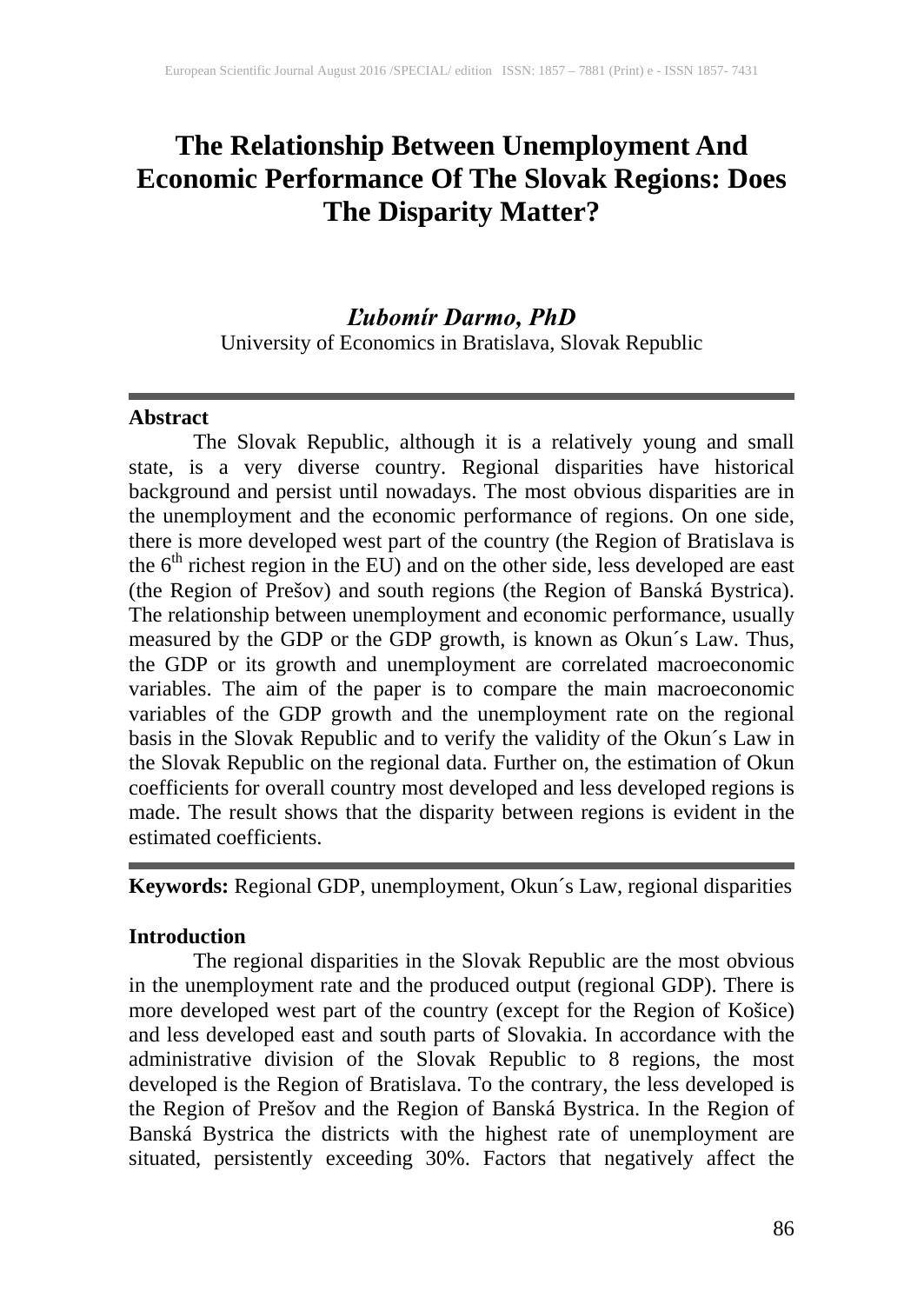unemployment, are in particular education of population in regions, underdeveloped infrastructure, the low demand of local companies for workers and insufficient job creation, low level of FDI inflow, as well as low demand of population in regions for goods and services. It is known that the unemployment rate and economic performance, usually measured by the GDP or by its growth, are related macroeconomic variables. This relationship known as Okun´s Law is in the interest of many theoretical and empirical papers or research studies. The aim of the paper is to verify the validity of Okun´s Law in the Slovak Republic using the regional data on the GDP and the unemployment rate. To achieve this, first part of paper deals with theoretical background of Okun´s Law. Second part shows and analyses the economic performance and the unemployment in the Slovak regions and identifies the reasons of lagging some regions behind the others, more developed regions. The next part estimates the Okun coefficients using panel regressions for the Slovak Republic and separately for the most and the less developed regions.. Further on, since the Okun coefficients are estimated, the growth of GDP necessary to reduce the unemployment rate by 1% point is calculated. The last part of the paper concludes and summarizes the results.

#### **The Okun´s Law – theoretical view**

The following part of the paper briefly characterizes Okun´s Law and summarizes the results of the estimation of the Okun coefficients in different papers and research studies.

The relationship between unemployment and economic growth was observed and formally written at the beginning of  $60^{\circ}$ s of the  $20^{\text{th}}$  century by Arthur M. Okun. Okun (Okun, 1962) has theoretically described this relationship. Also, the first estimation of relationship was made. The analysis has covered the period 1947 – 1960. He has concluded that 3% growth of output leads to the decline in the cyclical unemployment rate by 1% point. Knotek (Knotek, 2007) has formulated three methods of estimation the Okun coefficient. There is difference, gap and dynamic version of Okun´s Law. The paper has analysed the relationship between the unemployment and the produced output in the USA for the period 1948 – 2007 by the use of rolling regressions with 52 quarter data. The purpose of this method was to test the time stability of the estimated Okun coefficient. The stability was not confirmed with the sharp (steep) rise of coefficient in 1984. Similar result is given by Owyang and Sekhposyan (Owyang-Sekhposyan, 2012). They have used quarter data for the USA for the period 1949-2011. By the use of already mentioned three versions of Okun´s Law, they have concluded the instability of Okun coefficient, particularly in time of recession. The estimation of Okun coefficient for the USA for period 1959-1998 by the use of regional data was made also by Freeman (Freeman, 2000).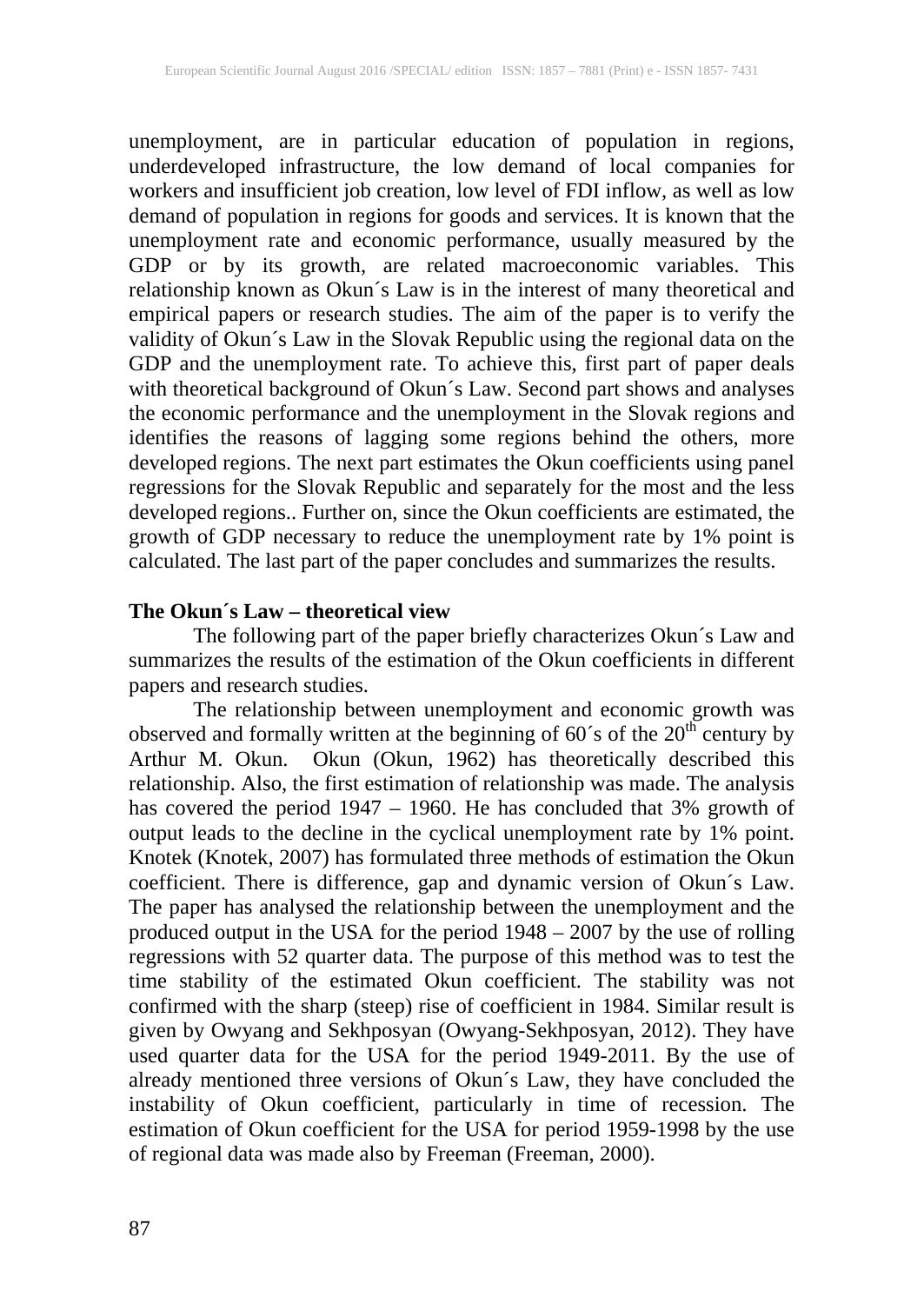Apergis and Rezitis (Apergis-Rezitis, 2003) have estimated Okun coefficients for Greece regions (8 regions). The dataset captures the period 1960-1997. Estimated coefficients for regions do not substantial differ, except for 2 regions. The important factor of estimation is time variable. Since year 1981, the unemployment in Greece regions is less sensitive to changes in regional GDP as in previous years. Villaverde and Maza (Villaverde-Maza, 2009) have analysed Spanish regions (17 regions) since 1980 until 2004 by the use of gap version of Okun´s Law. They have found considerable differences among regions. The main factor affecting the Okun coefficients is the labour productivity. Regions with low growth in productivity have also the low value of coefficients, while regions with higher growth have this value higher, too.

#### **The development of regional GDP and unemployment**

Among the Slovak regions, the produced output substantially differs. The most developed Region of Bratislava had at the beginning of analysed period in 2001 GDP more than twice higher as the less developed regions. The growth of production was also the fastest. On the other hand, the less developed regions are the Region of Banská Bystrica and the Region of Prešov, as seen in Graph 1. There are more reasons of lagging behind the regions of south and east Slovakia. The substantial part of industry is concentrated in the west part of the Slovakia with the focus on the automotive and electronic industry. Such concentration creates favourable conditions for existing companies to enlarge the business activities or establishing new companies in industrial relationships, usually as suppliers of craftworks and semi finished products or services. The increase in the FDI inflow into the Slovak Republic was directed mostly to the west and northwest regions. This situation has led to the growth in the production and fall in the unemployment (the growth of employment, too) in these regions. However, it has induced the increase in the regional disparities. The situation in the east (except for the Region of Košice, exactly the city of Košice itself) and the south of the Slovakia is different. There are many factors in these regions that negatively affect the volume (size) of produced output and consequently influence the unemployment. These are underdeveloped infrastructure, low FDI inflow and low demand for goods and services of local inhabitants, that means low consumption. Together with the education of inhabitants (insufficient educational structure of inhabitants in comparison to the requirements of companies), low demand for workers by local firms and low job creation, it causes further disparities in the unemployment rate between the Slovak regions. To consider regional GDP, the Slovak Republic might be divided into two regions – the Region of Bratislava and the rest of the country. These regions do not achieve even the half of the GDP produced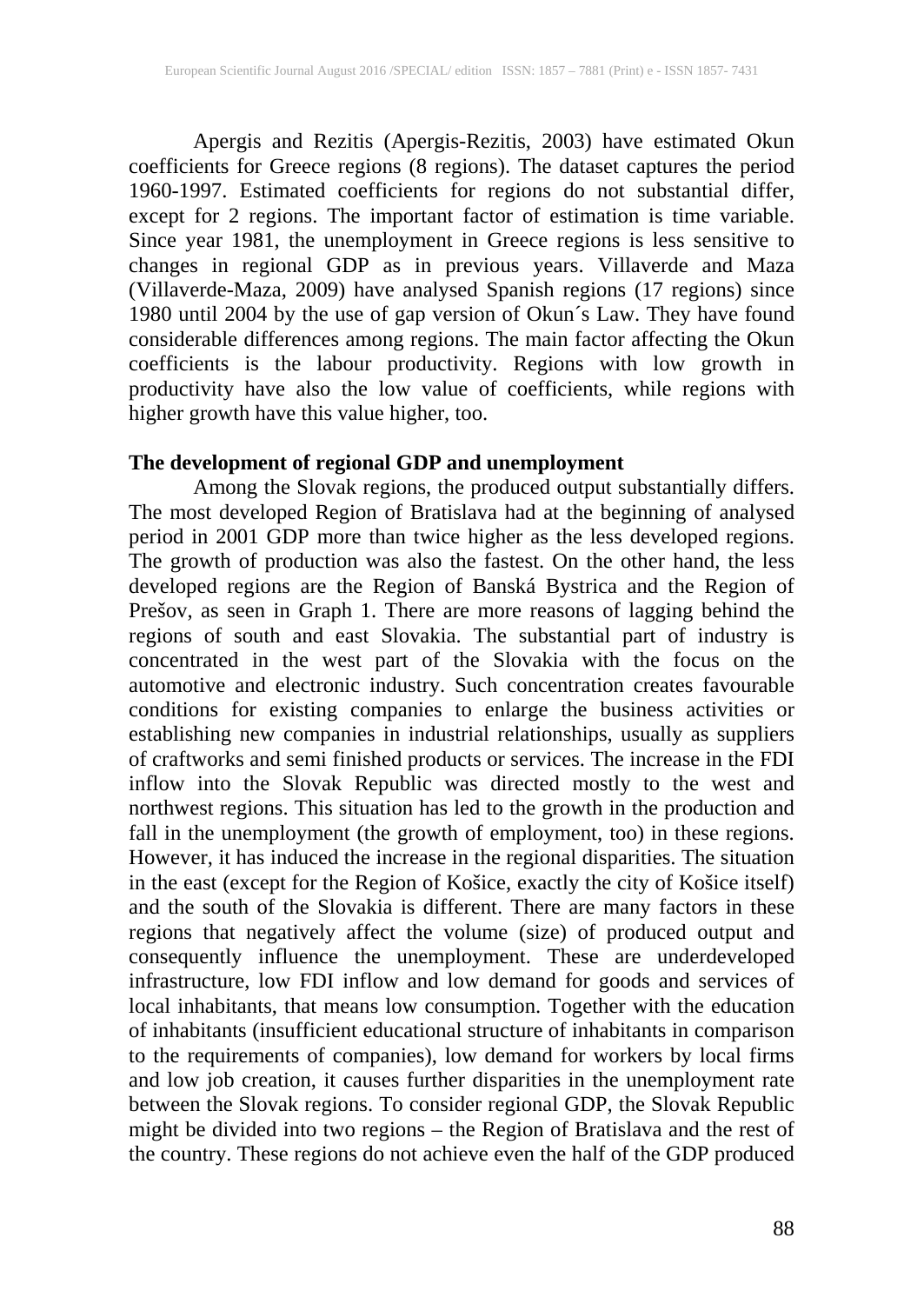in the Region of Bratislava. Moreover, this ratio is decreasing since 2001 to 2013. It is not surprising that the Region of Bratislava is the  $6<sup>th</sup>$  richest region among the EU regions.

Graph 2 shows the unemployment rate in the Slovak regions in the period 2001 – 2013. The development of the unemployment rate and GDP (Graph 1) in regions implies the negative relationship of these variables. The lowest unemployment rate, far below the Slovak average, has the Region of Bratislava. To the contrary, the Region of Prešov and the Region of Banská Bystrica have for a long period highest unemployment rates. As seen in Graph 2, the unemployment rate in pre-crisis period has been falling in all regions. This was caused by the growth of GDP. Since the financial crisis has begun, the GDP has decreased. Reversely to the GDP growth, recession has caused the raise in the unemployment in 2008 and even grater increase in 2009. The trend of gradually rising unemployment has followed until 2012 with the slight decrease in the unemployment rate. The development of regional GDP and unemployment rate indirectly confirms the validity of Okun´s Law. Graph 1: The real GDP of the Slovak regions



Source: The Slovak Statistical Office Graph 2: The unemployment rate in the Slovak regions



Source: The Slovak Statistical Office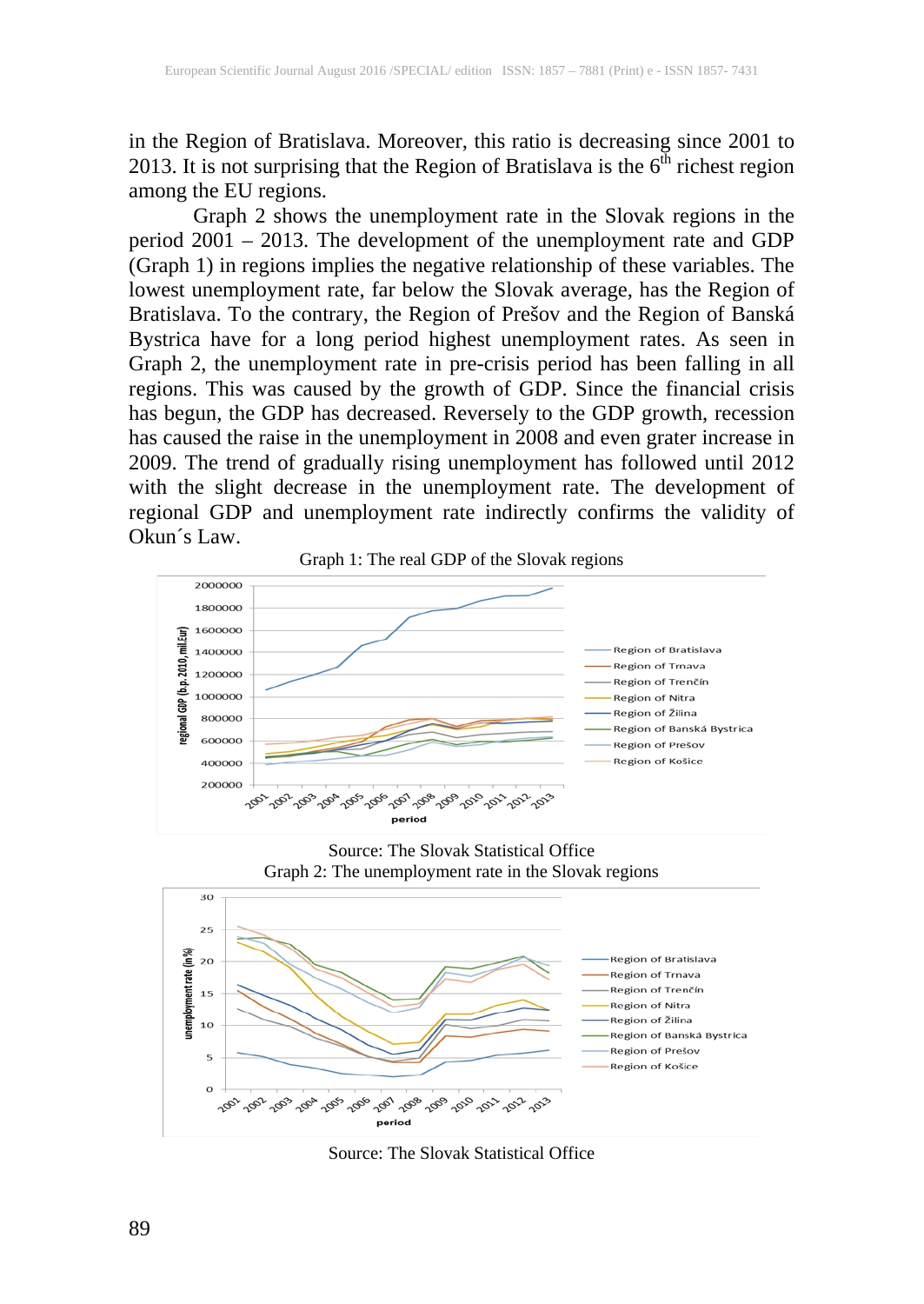#### **Methodology**

To determine the sensitivity of unemployment rate to the economic growth in the condition of the Slovak regions, the knowledge of Okun´s Law was applied. In the estimation, data from 8 regions for the period 2001 – 2013 was used. The regional data for the unemployment and regional GDP is available in the Slovak Republic only for this time period. The data for previous years were not collected on the regional level. Moreover, the GDP data is in nominal values. Therefore, the data was adjusted by the GDP deflator and transformed to the GDP growth in the particular regions. Using the "difference" version of Okun´s Law (Knotek, 2007), we have estimated Okun coefficients. The data captures all Slovak regions. Data for unemployment rate, but mainly for the GDP, shows the different economic position of the Region of Bratislava. Due to this, we excluded the Region of Bratislava from the analysis and have run regression only with 7 regions. The main goal of the paper is to compare, whether the relationship between unemployment and the economic performance differs among the Slovak regions. Although, the Slovakia is a small country, we have expected lower Okun coefficients in less developed regions of the east and south Slovakia (the Regions of Prešov, Košice and Banská Bystrica) and higher coefficients in more developed west and northwest part of Slovakia (the Regions of Nitra, Trnava, Trenčín and Žilina). In other words, 1% of GDP growth in more developed regions induces higher decline in the unemployment rate. Also, the lower GDP growth is necessary to reduce the unemployment rate by 1% point.

To estimate Okun coefficient, panel data was used. This captures the period 2001 – 2013 and 8 cross-sectional units that represent 8 Slovak regions. With the respect to testing statistics, the OLS regression with pooled data was used. The regression equation is as follows:

## $\Delta \mathbf{U} \mathbf{T}_{it} = \boldsymbol{\alpha} + \boldsymbol{\beta} \mathbf{g}_{it}$  (1)

where: *ΔUT* is the year to year change in the unemployment rate, *g* is the GDP growth of particular region,  $i$  represents the index of a region,  $\tilde{t}$  is time period, *α* is constant and *β* represents Okun coefficient.

#### **Results**

The results of the estimations of Okun´ Law for the Slovak Republic confirm its validity. The variable economic growth (GDP growth) is in all regressions statistically significant at 1% level. Thus, economic growth has positive effect on the reduction of the unemployment. The minus sign of Okun coefficient means that the growth in the output induces the decline in the unemployment rate. However, the size of the descent for regions is different. This is given by the different parameter β, which represents Okun coefficient or the slope of the regression line.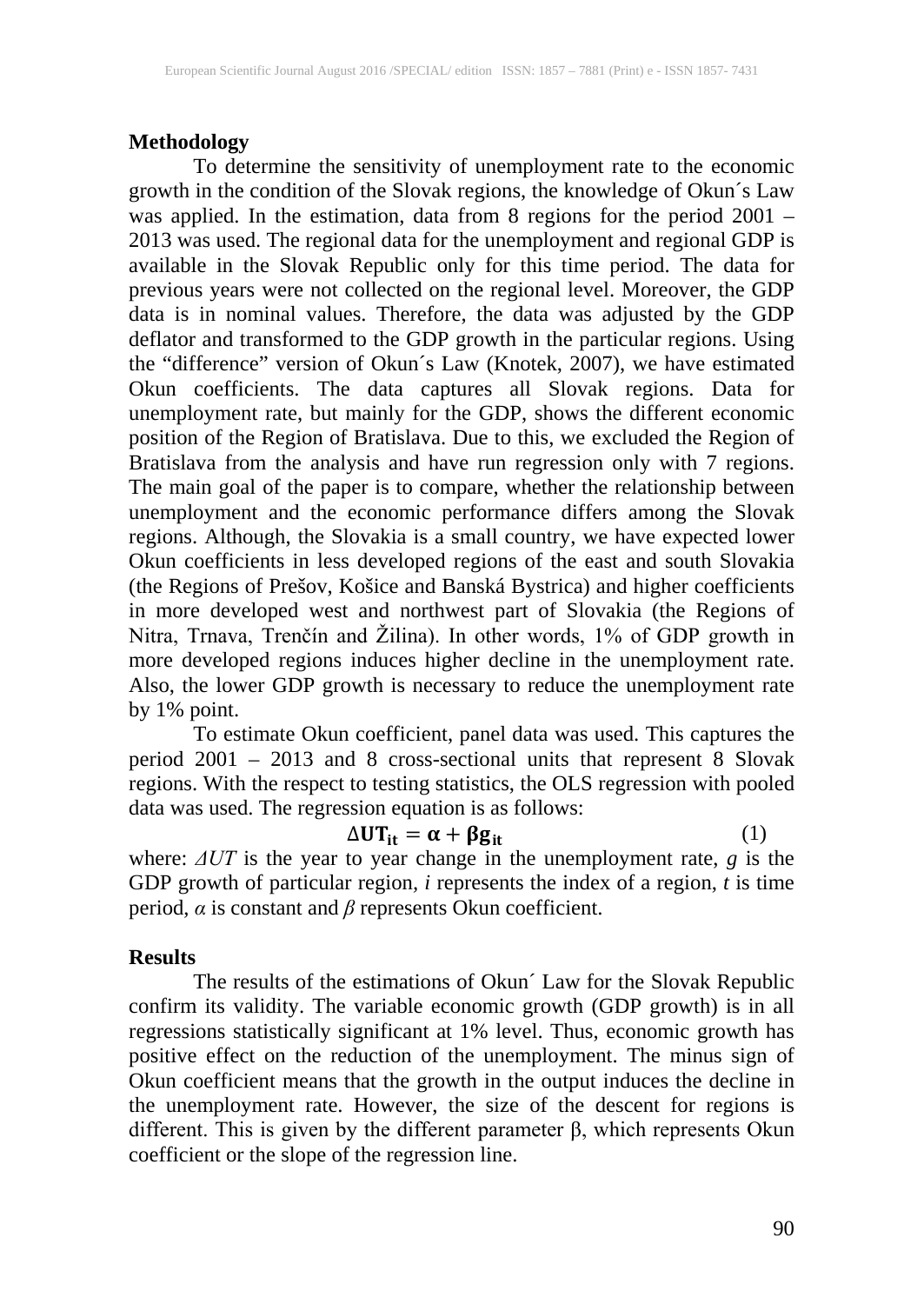The result of the estimation of Okun´s Law that captures all Slovak regions is given in the Table 1. The interpretation of estimation is follows: the 1% GDP growth (g) % implies the decrease in the unemployment rate by 0.21% point. In the case of zero growth, or in the stagnation, unemployment rise by 0.43% point. For that reason, the stagnation is a serious threat for the Slovak economy. There are two reasons of rising unemployment in the stagnation or in the very low growth. The first factor is the labour growth as a result of the growth of the population. If the new workers do not obtain a job, they remain unemployed and the unemployment rate will rise. The second reason is the growth of the productivity. If the productivity rise, but the size of the output remain unchanged, the fewer workers are needed. This is reflected in the rise of unemployment. Table 1: Result of Okun coefficient estimation (all regions)

| Total unemployment $[\Delta UT_{it}]$                                            |                            | $-$ value |       |  |
|----------------------------------------------------------------------------------|----------------------------|-----------|-------|--|
| constant                                                                         | 0.432228                   | 0.0430    | $***$ |  |
|                                                                                  | (0.210673)                 |           |       |  |
| $g_{it}$                                                                         | $-0.205589$<br>(0.0313265) | 2.86e-09  | ***   |  |
|                                                                                  |                            |           |       |  |
| $R^2$                                                                            |                            | 0.314219  |       |  |
| - pooled OLS                                                                     |                            |           |       |  |
| F test: $p = 0.680627$ ; LM test: $p = 0.430495$ ; Hausman test: $p = 0.0981266$ |                            |           |       |  |
| - 96 observations, 12 time periods and 8 cross-sectional units                   |                            |           |       |  |
| - dependent variables in square brackets                                         |                            |           |       |  |
| - standard error in parentheses                                                  |                            |           |       |  |
| $-***$ , **, * - statistical significance at 1%, 5%, a 10% level                 |                            |           |       |  |

Due to the position of the Region of Bratislava in the Slovak economy and its disparity from other regions, we have decided to estimate the Okun coefficient for the Slovak Republic with the exclusion of this region from the analysis. We have assumed that the Okun coefficient will be lower; that means 1% growth induces the lower decline in the unemployment rate in comparison to analysis when the Region of Bratislava is included. This assumption was not confirmed. 1% growth in the output will cause the decline in the unemployment rate by 0.22% point. This is almost the same value as in all regions analysis. Also, the zero growth would lead to 0.38% point rise in the unemployment rate, while it is the 0.42% point in the previous analysis. Although the Region of Bratislava is evidently more developed, the result is very similar.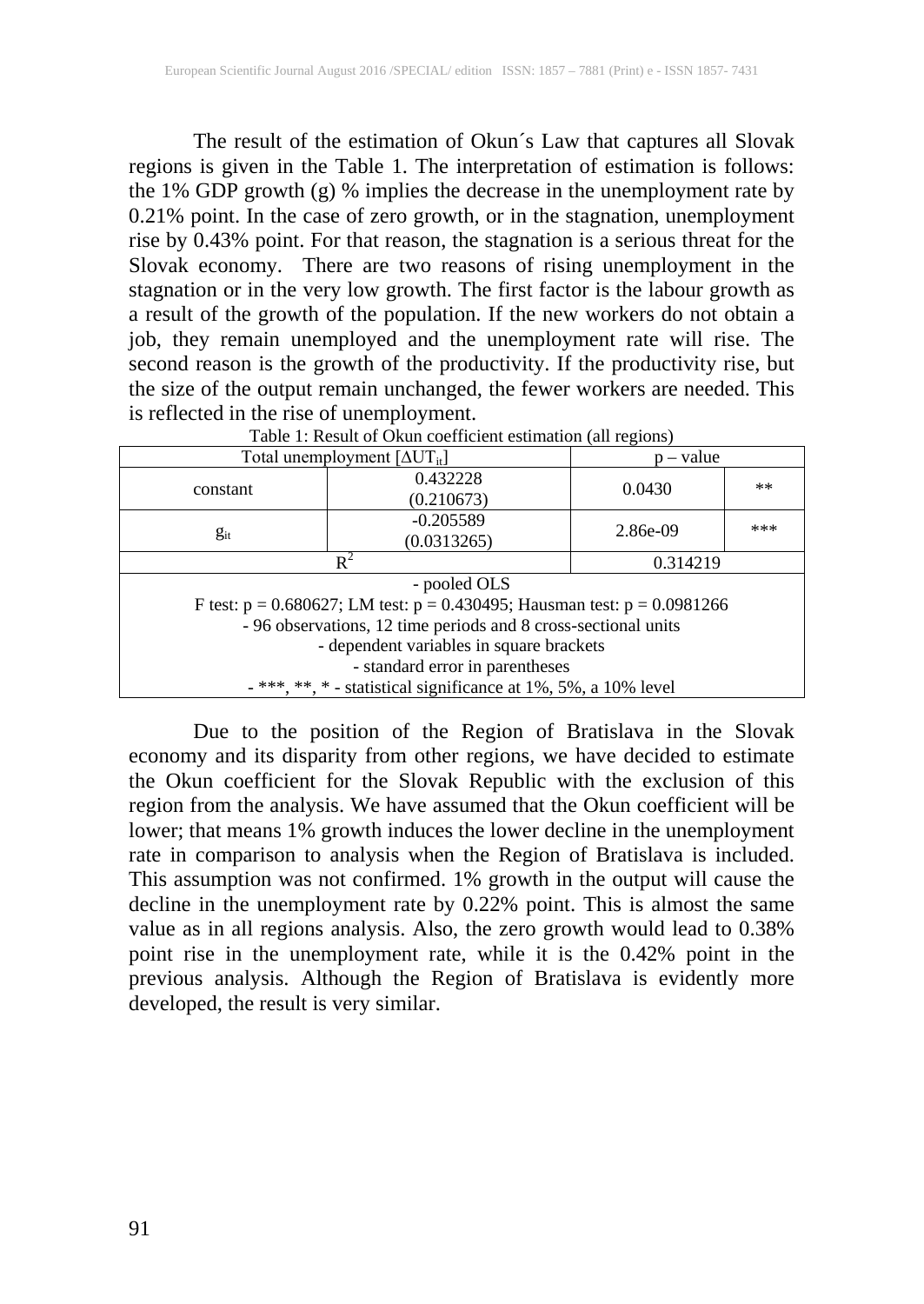| Total unemployment $[\Delta UT_{it}]$                                           |                            | $p - value$ |        |  |
|---------------------------------------------------------------------------------|----------------------------|-------------|--------|--|
| constant                                                                        | 0.382357<br>(0.228554)     | 0.0982      | $\ast$ |  |
| $g_{it}$                                                                        | $-0.218549$<br>(0.0341058) | 8.78e-09    | ***    |  |
| $R^2$                                                                           |                            | 0.333670    |        |  |
| - pooled OLS                                                                    |                            |             |        |  |
| F test: $p = 0.910747$ ; LM test: $p = 0.181516$ ; Hausman test: $p = 0.390978$ |                            |             |        |  |
| - 84 observations, 12 time periods and 7 cross-sectional units                  |                            |             |        |  |
| - dependent variables in square brackets                                        |                            |             |        |  |
| - standard error in parentheses                                                 |                            |             |        |  |
| - ***, **, * - statistical significance at 1%, 5%, a 10% level                  |                            |             |        |  |

Table 2: Result of Okun coefficient estimation (without the Region of Bratislava)

Slovakia, although it is a small country, has significant regional disparities. The most developed is the Region of Bratislava. It is following by huge margin by other regions ending with the less developed Region of Prešov with the lowest GDP. The same situation occurs when analysing the unemployment rate. The lowest unemployment rate is in the Region of Bratislava. Taking not into account the Region of Bratislava, the Slovak regions might be divided into two groups by the level of unemployment rate. The first group represents regions in the west and northwest of the Slovakia – the Regions of Nitra, Trnava, Trenčín and Žilina with the unemployment rate higher than in the Region of Bratislava, but lower than other regions. Then, the second group consists of the Regions of Prešov and Košice located in the east part of the Slovakia and the Region of Banská Bystrica located in the middle of south Slovakia. These disparities are the motivation to estimate the Okun coefficient for these two groups of regions. We have expected that the Okun coefficient in the more developed regions is higher than in the less developed regions. This assumption was confirmed, as seen in Table 3 and Table 4. The 1% GDP growth in the more developed regions induces the reduction in the unemployment rate by 0.23% point, while it is only 0.21% point in the less developed regions. The constant is not statistically significant in analysing east and south regions. However, it is significant in the west and northwest regions, but only at 10% level. The interpretation of this result is that if the GDP growth in these regions is zero (stagnation of regions), the unemployment rate is rising by 0.52% point. If the constant would be statistically significant also in less developed regions, this growth would be only 0.21% point. These results confirm the assumption that economic growth has higher impact on the reduction of the unemployment rate in the more developed part of the Slovak Republic. Such situation is not optimal and will lead to the further growth in disparities between the Slovak regions.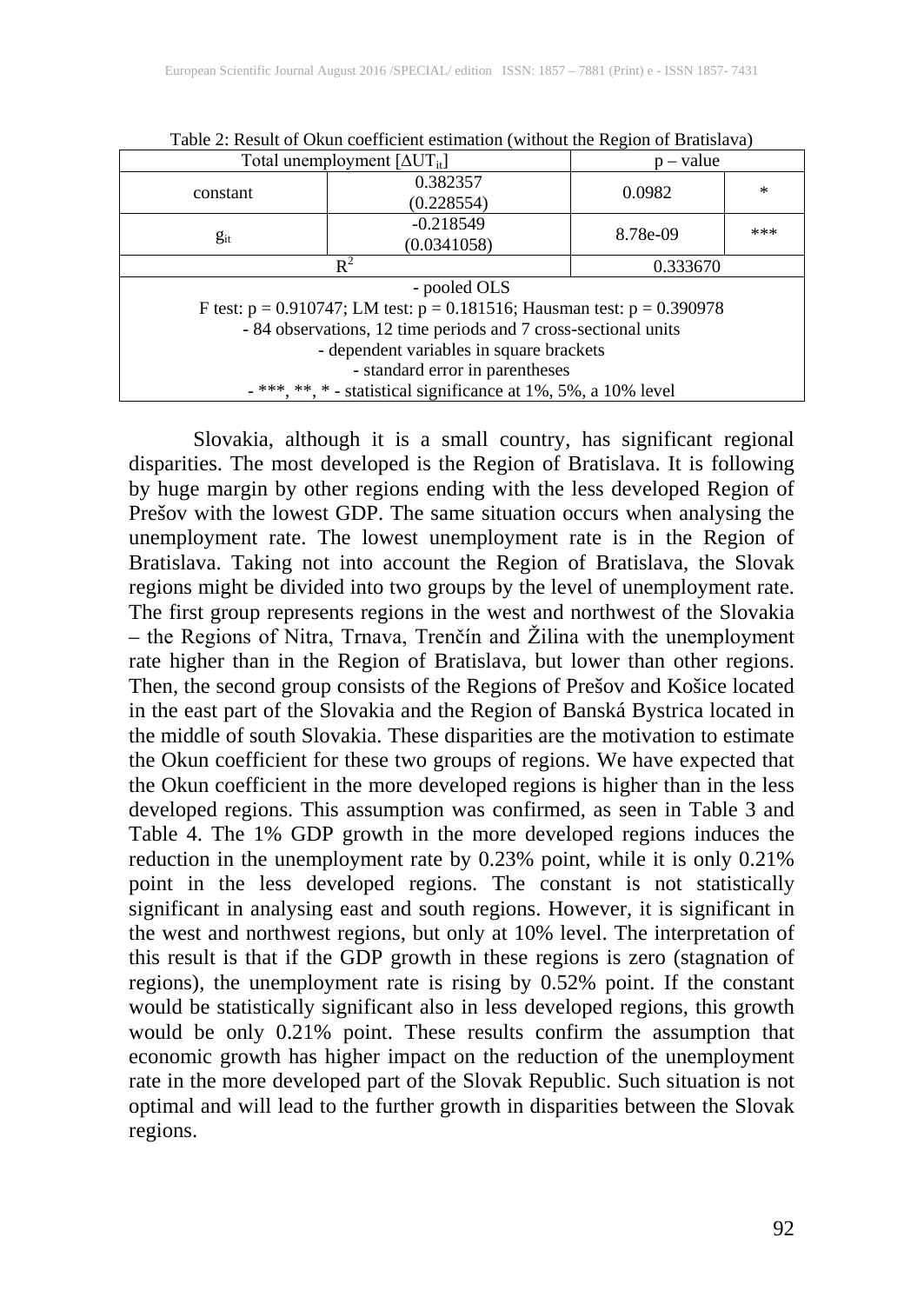| Total unemployment $[\Delta UT_{it}]$                                          |                            | – value       |  |  |
|--------------------------------------------------------------------------------|----------------------------|---------------|--|--|
| constant                                                                       | 0.214891<br>(0.382655)     | 0.5616        |  |  |
| $g_{it}$                                                                       | $-0.206351$<br>(0.0615458) | ***<br>0.0020 |  |  |
| $R^2$                                                                          |                            | 0.248474      |  |  |
| - pooled OLS                                                                   |                            |               |  |  |
| F test: $p = 0.769115$ ; LM test: $p = 0.30195$ ; Hausman test: $p = 0.492205$ |                            |               |  |  |
| - 36 observations, 12 time periods and 3 cross-sectional units                 |                            |               |  |  |
| - dependent variables in square brackets                                       |                            |               |  |  |
| - standard error in parentheses                                                |                            |               |  |  |
| $-$ ***, **, * - statistical significance at 1%, 5%, a 10% level               |                            |               |  |  |

Table 3: Result of Okun coefficient estimation (the Regions of Prešov, Košice and Banská Bystrica)

| Table 4: Result of Okun coefficient estimation (the Regions of Nitra, Trnava, Trenčín and |  |  |  |
|-------------------------------------------------------------------------------------------|--|--|--|
| Žilina)                                                                                   |  |  |  |

| Total unemployment $[\Delta UT_{it}]$                                                          |                            | – value  |        |  |
|------------------------------------------------------------------------------------------------|----------------------------|----------|--------|--|
| constant                                                                                       | 0.521466<br>(0.282285)     | 0.0711   | $\ast$ |  |
| $g_{it}$                                                                                       | $-0.229017$<br>(0.0400833) | 7.77e-07 | ***    |  |
| $\mathbb{R}^2$                                                                                 |                            | 0.415089 |        |  |
| - pooled OLS<br>F test: $p = 0.74123$ ; LM test: $p = 0.329388$ ; Hausman test: $p = 0.875981$ |                            |          |        |  |
| -48 observations, 12 time periods and 4 cross-section units                                    |                            |          |        |  |
| - dependent variables in square brackets                                                       |                            |          |        |  |
| - standard error in parentheses                                                                |                            |          |        |  |
| $-$ ***, **, * - statistical significance at 1%, 5%, a 10% level                               |                            |          |        |  |

To answer the question whether the disparity matters, the results of Okun coefficient estimation show that in the less developed regions, 1% GDP growth induces the lower decrease of the unemployment rate than in the more developed regions. As a result, a higher GDP growth is necessary in order to lower the unemployment rate by 1% point in these regions. Table 5 shows the GDP growth necessary to reduce the unemployment rate by 1% point in four analysed cases. Calculations were made with the respect of estimations by the inclusion of constant. Even it is not statistically significant in one regression, the same methodology of calculation and the same approach is appropriate. As seen, excluding the Region of Bratislava has almost no effect on calculated GDP growth. The difference in the GDP growth necessary to decrease the unemployment rate by 1% point is very small – only 0.09% point. However, the disparity is seen in considerable difference between the Regions of Prešov, Košice and Banská Bystrica, and Regions of Nitra, Trnava, Trenčín and Žilina. To reduce the unemployment